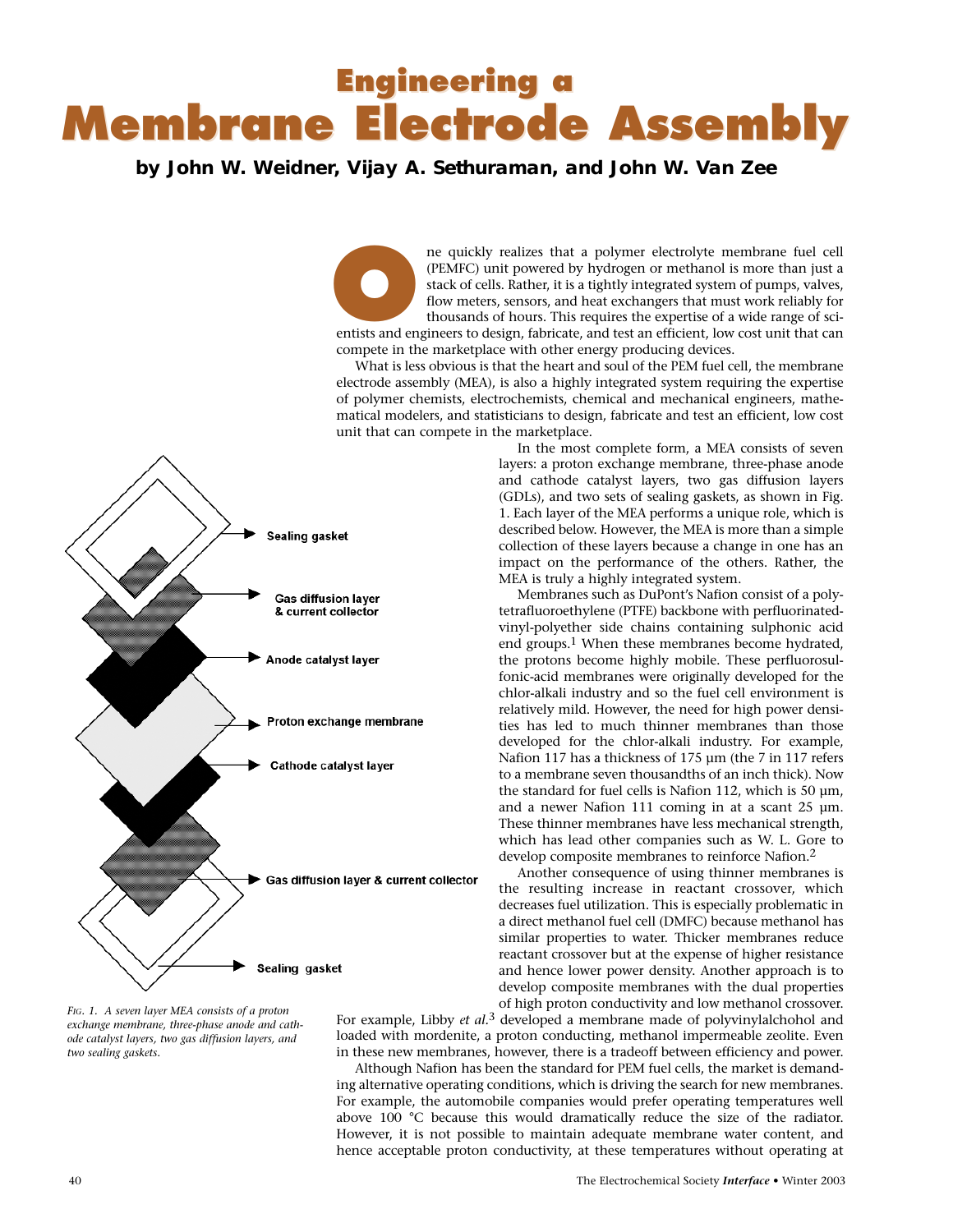elevated pressures. Elevated pressure introduces its own set of problems, such as a need for an energy consuming compressor. In addition, the glass transition temperature of Nafion is 111  $^{\circ}C^4$  and therefore the mechanical stability is compromised at elevated temperatures.

The catalyst layers on the anode and cathode are composite structures consisting of the proton conducting polymer (*e.g.*, Nafion) and a carbon supported metal catalyst. Catalyst layer thicknesses vary between 10 and 20 µm depending on catalyst loading levels. Platinum is by far the best catalyst for both the anode and the cathode. However, the choice of the anode catalyst and loading levels also depends on the fuel source. When operating on pure hydrogen relatively little Pt is needed since the hydrogen oxidation reaction is facile and the resulting overpotential is small. If the fuel is a reformate (*i.e.*, a mixture of H 2, CO 2, N 2, and impurities such as CO) or methanol, then catalysts such as a PtRu, PtRh, or PtNi alloys can be used to minimize the adverse affect of CO poisoning. 5

The oxygen reduction reaction (ORR) is the more limiting reaction in a well performing fuel cell. Therefore, reducing the activation overpotential for ORR is a crucial factor in improving the fuel cell performance. Increasing the cell temperature and pressure, increasing the reactant concentration (*i.e.* operating on pure oxygen), increasing the electrode roughness and the catalyst loading are some of the ways to deal with the performance loss due to the sluggish ORR kinetics. For example, for a PEM fuel cell fueled by hydrogen and oxygen operating at 80 °C and 1 atmosphere, the loss due to the ORR at 0.5 A/cm<sup>2</sup> is  $160 \text{ mV}$ .<sup>6</sup>

Currently the catalyst loading levels on the cathode side are between 0.1 and 0.2 mg/cm 2. This is a dramatic improvement over loadings in the 1960s which were about 28 mg/cm 2. At current prices, this translates into a Pt cost about \$1,000 for a 1 kW stack. The two-fold decrease in loading levels since then brings Pt costs down to \$10 for a similar unit. This is relatively insignificant for an estimated cost of a mass-produced fuel cell subsystem of \$325/kW. 7 However, the DOE goal of \$45/kW 7 will require further reduction or elimination in the amount of precious metals.

Though the details vary, the basic structure of the electrode in different PEMFCs is similar. The catalyst particles, approximately 5-20 nm, are dispersed onto a carbon support (*e.g.,* Vulcan XC72 Cabot). Smaller particle sizes lead to a larger active area and a better performance per mg of catalyst loading. However, smaller particles are less stable and so agglomeration of particles can occur over time. Two methods are currently practiced in the fabrication of the catalyst layer. In the first method,<sup>8</sup> the carbon supported catalyst is sprayed or electrodeposited onto a porous and conductive material such as carbon cloth or carbon paper. The catalyst loaded electrodes are then put onto each side of a proton exchange membrane and hot pressed at 132 °C at 500 psig for 2-3 minutes. The second method involves building the electrodes directly on the proton exchange membrane. The platinum on carbon catalyst is applied to the electrolyte membrane using rolling methods, by spraying or through a process similar to screen-printing. 9 Each processing step imparts known and unknown characteristics to the membrane, catalyst layer, and interfaces. Therefore, variations in the processing steps can play as big of a role in performance as variations in materials themselves.

Regardless of the composition of the catalyst, these porous layers not only contain the sites for charge transfer, but they also must have a dual conduction mechanism. That is, they must conduct protons through the polymer to complete the ionic path and electrons through the carbon to complete the electronic path. In addition, gases and water must move easily through these layers. Finally, one must guard against the case of cell reversal when one of the cells in the fuel cell stack gets starved of fuel. When fuel starvation occurs at the anode, the local anode potential increases causing water electrolysis or carbon oxidation. One way to protect the carbonbased components is to incorporate an additional electrocatalyst in the anode catalyst layer to sustain the water electrolysis.

The gas diffusion layers might play the most critical and least appreciated role of all. As the name implies, the main purpose of the GDL is to distribute the reactants from the gas flow channels uniformly along the active surface of the catalyst layer. In addition, the GDL has to ensure proper transport of product water, electrons, and heat of reaction. It also forms a protective layer over the very thin layer of the catalyst. The GDLs are either carbon paper (*e.g.*, Toray paper) or cconductivity and PTFE for hydrophobicity. The in-plane and the through-plane resistivities of the commercial GDLs are in the range of 25-100 m $\Omega$  cm and 6-20 m $\Omega$  cm<sup>2</sup> respectively. The inplane and the through-plane resistances depend on the microstructure of the GDL. The through-plane resistance dictates the cell resistance and the in-plane resistance affects the reaction uniformity.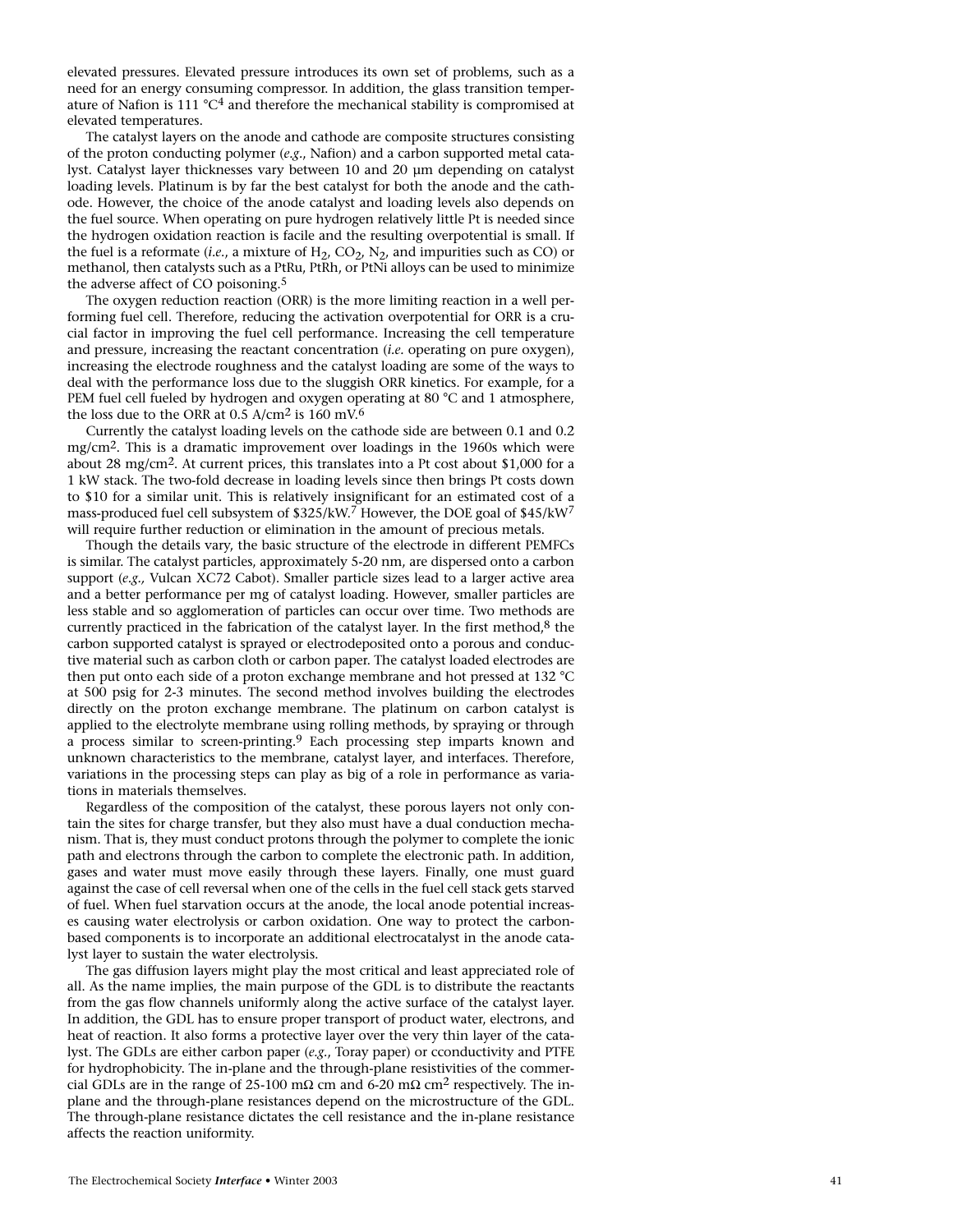Finally, the role of the GDL on the anode is not identical to its role on the cathode. For example, water formed on the cathode must be easily repelled from the catalyst surface to prevent flooding (*i.e.*, liquid water formation). This liquid water blocks catalyst site and prevents oxygen from getting through the catalyst layer. In contrast, the anode must retain some water to keep the membrane from drying out. This is especially true if the anode gas stream is dry.

The integrated seals and gaskets provide for a compact design while performing its primary function of eliminating leaks and over-compression. The thickness and the compressibility of these gaskets dictate compression levels on the GDLs. Also, contaminants from the seals can poison the catalysts or degrade over time. So far, there has been little detailed accounting on the effects of various gaskets in the literature.

All MEA producers strive to provide high power density, long and dependable lifetime, low cost, consistent and reliable performance, simplicity of use, and operational flexibility. Unfortunately these are not mutually exclusive and so there is a continuous tradeoff among these goals while continuing to drive down cost. Where that optimum lies depends on the end use of the product as defined by the customer. For example, for stationary applications durability is the key attribute. These units must run continuously for tens of thousands of hours without fail. Because they are stationary, power density is not as important as lifetime and reliability. Also, these units are large so the incremental size and cost of additional auxiliary units (*e.g.*, humidifiers, heat exchangers, pumps, and controllers) can be justified if they extend life and minimize maintenance.

For transportation, high power density (*i.e.*, size of the unit) is critical because these units are moving with the load. Therefore, the efficiency of the load plus the fuel cell must be optimized. In addition, durability and flexible operation are also critical design constraints. For example, the load and temperature on these units fluctuate, especially during cold starts or prolonged operation. They must also perform well whether they are being used in the hot, dry Arizona desert or in the middle of a Wisconsin winter.

For portable applications, size and simplicity must be achieved with dry rather than humidified gas streams. Auxiliary units that can help optimize performance by controlling operating conditions are often not practical. Like fuel cells used for trans-



portation, portable applications have varying loads or even no loads for extended periods of time. Therefore, fuel and water management must be maintained even when the cell is not operating. A membrane cannot be allowed to dry out when the fuel cell is not in use or it will not deliver power when power is demanded. And although cost is always an issue, there are some applications where the consumer will pay premium price for the unique attributes of a fuel cell. For example, the military is willing to pay more than a typical consumer for a device that is quiet, dependable, and has a small thermal signature.

As with all industries, the MEA manufacturer must work closely with their customers (*i.e.*, fuel cell manufacturers) and their suppliers (*i.e.*, manufacturers of membranes, cata-

*FIG. 2. A quality control flow sheet for selecting a proper MEA.*

lysts, GDLs, seals) to engineer an MEA that meets the performance requirements and operating conditions of the fuel cell. This requires numerous iterations as MEAs are designed, fabricated, and tested. This process is shown in Fig. 2 and described on 3M's website.10

The process begins with the customer providing performance requirements, design specifications, and operating conditions to the MEA manufacturer. This will include such things as operating temperature, power requirements, size, application (*i.e.*, stationary, transportation, portable), target costs, and fuel and oxygen source. The MEA manufacturer must then choose a set of membranes, catalysts, GDLs, and seals that they feel will meet these specifications. In addition, they must determine how all these layers will be assembled and if there is a need for any interfacial coatings (*e.g.*, micro layer of a GDL). This requires close consultation with their suppliers